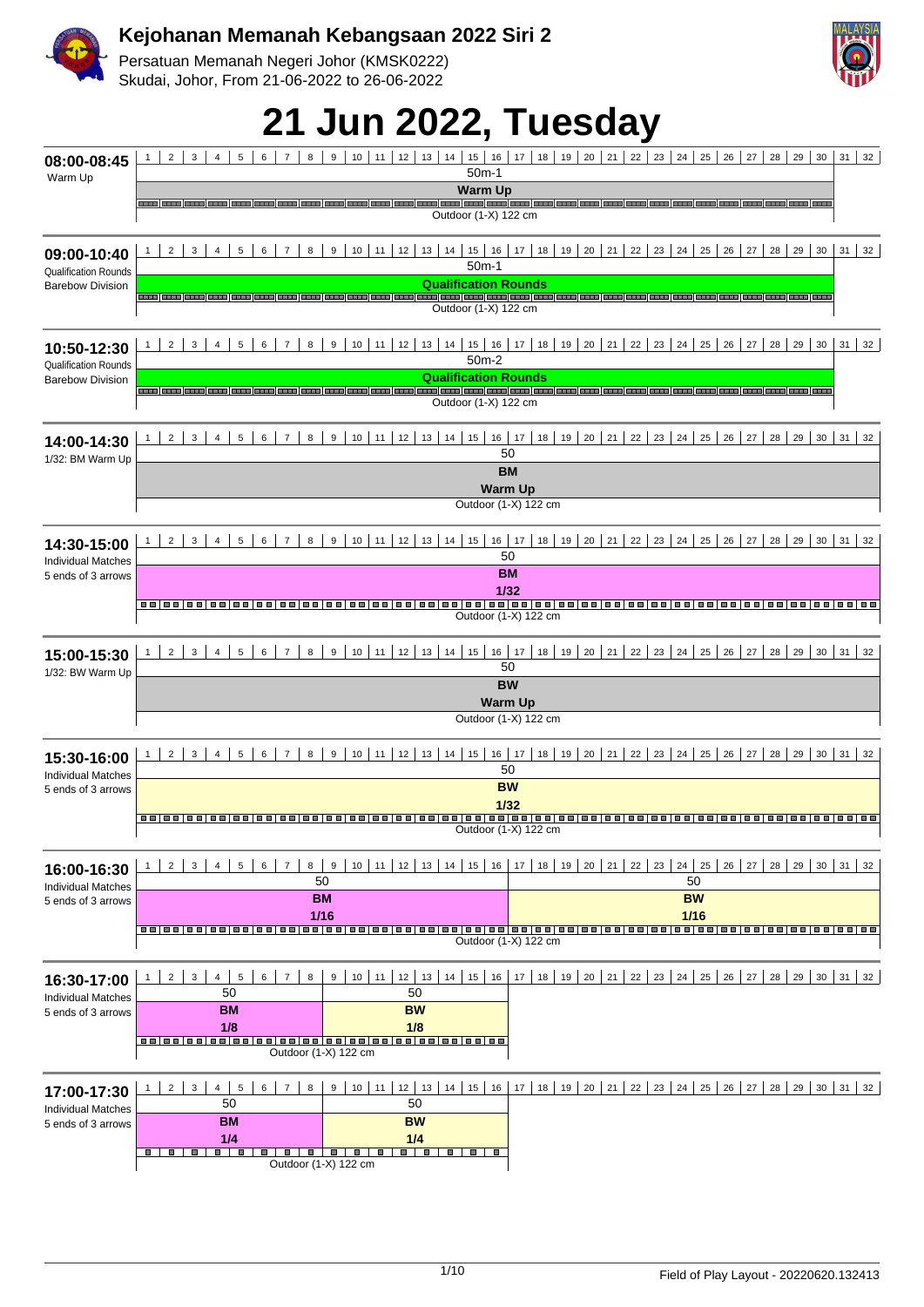

Persatuan Memanah Negeri Johor (KMSK0222) Skudai, Johor, From 21-06-2022 to 26-06-2022



### **21 Jun 2022, Tuesday (Continue)**

|  | <b>17:30-18:00</b> $1 \ 2 \ 3 \ 4 \ 5 \ 6 \ 7 \ 8 \ 9 \ 10 \ 11 \ 12 \ 13 \ 14 \ 15 \ 16 \ 17 \ 18 \ 19 \ 20 \ 21 \ 22 \ 23 \ 24 \ 25 \ 26 \ 27 \ 28 \ 29 \ 30 \ 31 \ 32$ |  |
|--|---------------------------------------------------------------------------------------------------------------------------------------------------------------------------|--|
|  |                                                                                                                                                                           |  |

|  |                        | п |  |                                                |
|--|------------------------|---|--|------------------------------------------------|
|  |                        |   |  |                                                |
|  | 50<br><b>BM</b><br>1/2 |   |  | 50<br><b>BW</b><br>1/2<br>Outdoor (1-X) 122 cm |

| ົ<br>-3<br>18:00-18:30<br>▵ | 6<br>5    | 8                    | 10 <sup>1</sup><br>9           | 12<br>11 | $13$ 14 15 | 16   17   18   19   20   21   22   23   24   25   26   27   28 |  |  |  |  |  | 29 | 30 | 31 | 32 |
|-----------------------------|-----------|----------------------|--------------------------------|----------|------------|----------------------------------------------------------------|--|--|--|--|--|----|----|----|----|
| <b>Individual Matches</b>   | 50        |                      | 50                             |          |            |                                                                |  |  |  |  |  |    |    |    |    |
| 5 ends of 3 arrows          | <b>BM</b> |                      | <b>BW</b>                      |          |            |                                                                |  |  |  |  |  |    |    |    |    |
|                             | ∣Bronzel  |                      | <b>Bronze</b>                  |          |            |                                                                |  |  |  |  |  |    |    |    |    |
|                             |           | Outdoor (1-X) 122 cm | $\mathbf{r}$<br>$\blacksquare$ |          |            |                                                                |  |  |  |  |  |    |    |    |    |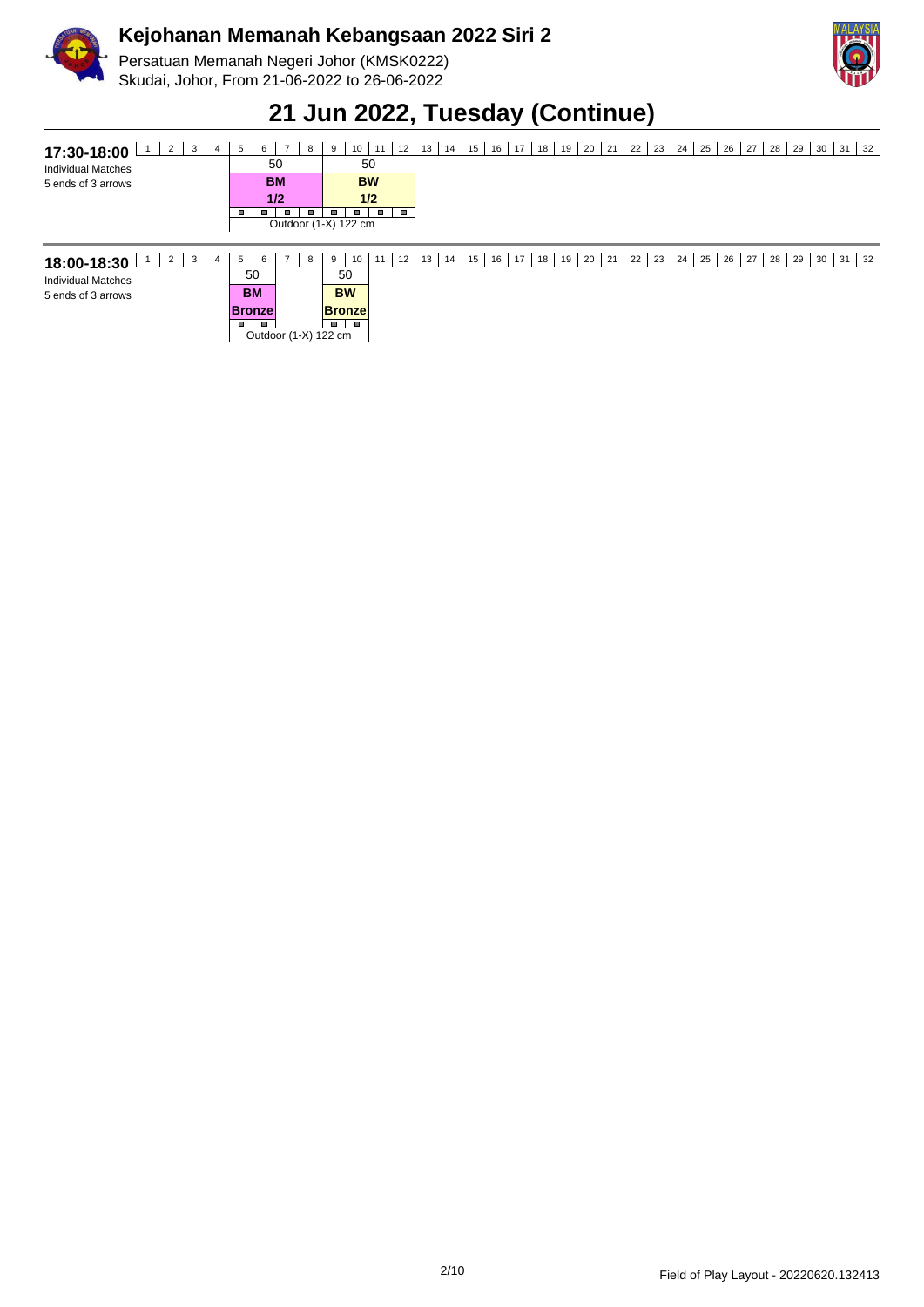

Persatuan Memanah Negeri Johor (KMSK0222) Skudai, Johor, From 21-06-2022 to 26-06-2022

# **22 Jun 2022, Wednesday**

| 08:00-08:45<br>Warm Up                                  | $\overline{2}$<br>3<br>5<br>6<br>8<br>9<br>10 <sup>1</sup><br>11<br>$12$   13   14  <br>15<br>$\overline{4}$<br>$\overline{7}$       | s<br>24<br>26<br>$16$   17  <br>18<br>$19 \mid 20 \mid$<br>$21 \mid$<br>22<br>23<br>25<br>27<br>28<br>29<br>30 <sup>1</sup><br>$31 \vert$<br>32<br>33<br>$50m-1$ |
|---------------------------------------------------------|--------------------------------------------------------------------------------------------------------------------------------------|------------------------------------------------------------------------------------------------------------------------------------------------------------------|
|                                                         |                                                                                                                                      | <b>Warm Up</b>                                                                                                                                                   |
|                                                         |                                                                                                                                      | Outdoor (5-X) 80 cm                                                                                                                                              |
| 09:00-10:40<br><b>Qualification Rounds</b>              | 8 <sup>1</sup><br>$\overline{2}$<br>3<br>$\overline{4}$<br>$5^{\circ}$<br>$6\overline{6}$<br>$\overline{7}$                          | 9   10   11   12   13   14   15   16   17   18   19   20   21   22   23   24   25   26   27   28   29   30   31  <br>$32 \mid 33$<br>$50m-1$                     |
| <b>Compound Division</b>                                |                                                                                                                                      | <b>Qualification Rounds</b>                                                                                                                                      |
|                                                         |                                                                                                                                      | Outdoor (5-X) 80 cm                                                                                                                                              |
| 10:50-12:30                                             | $\mathbf{3}$<br>5 <sup>1</sup><br>$6-1$<br>$\overline{7}$<br>8 <sup>1</sup><br>2 <sup>1</sup><br>4                                   | 9   10   11   12   13   14   15   16   17   18   19   20   21   22   23   24   25   26   27   28   29   30   31   32   33<br>$50m-2$                             |
| <b>Qualification Rounds</b><br><b>Compound Division</b> |                                                                                                                                      | <b>Qualification Rounds</b>                                                                                                                                      |
|                                                         |                                                                                                                                      | am (am (am )am )am (am )am )am )am )am (am )am (am )am )am )am )am (am )am )am )am )am (am )am )am )am )am )am<br>Outdoor (5-X) 80 cm                            |
| 14:00-14:30                                             | $6 \mid$<br>$7^{\circ}$<br>8 <sup>1</sup><br>2 <sup>1</sup><br>$\mathbf{3}$<br>4<br>$5-1$                                            | 9   10   11   12   13   14   15   16   17   18   19   20   21   22   23   24   25   26   27   28   29   30   31   32<br>33<br>50                                 |
| 1/32: CM Warm Up                                        |                                                                                                                                      | <b>CM</b>                                                                                                                                                        |
|                                                         |                                                                                                                                      | <b>Warm Up</b>                                                                                                                                                   |
|                                                         |                                                                                                                                      | Outdoor (5-X) 80 cm                                                                                                                                              |
| 14:30-15:00<br><b>Individual Matches</b>                | $9   10   11   12   13   14   15   16   17$<br>$2^{\circ}$<br>3<br>$\overline{4}$<br>5<br>6<br>$\overline{7}$<br>8                   | $20 \mid 21 \mid$<br>22<br>$23 \mid$<br>24<br>25<br>26<br>27<br>28<br>29<br>30 <sup>1</sup><br>31<br>18<br>19<br>32<br>33<br>50                                  |
| 5 ends of 3 arrows                                      |                                                                                                                                      | <b>CM</b>                                                                                                                                                        |
|                                                         | ------------------------<br>88 E I                                                                                                   | 1/32                                                                                                                                                             |
|                                                         |                                                                                                                                      | Outdoor (5-X) 80 cm                                                                                                                                              |
| 15:00-15:30<br>1/32: CW Warm Up                         | 9<br>10 <sup>1</sup><br>11<br>12 <sup>1</sup><br>$\overline{2}$<br>3<br>5<br>6<br>$\overline{7}$<br>8<br>13 <sup>1</sup><br>14<br>15 | $16$   17<br>20 <sup>1</sup><br>21<br>22<br>23<br>24<br>25<br>27<br>28<br>29<br>30 <sup>1</sup><br>$31 \vert$<br>18<br>19<br>26<br>32<br>33<br>50                |
|                                                         |                                                                                                                                      | <b>CW</b>                                                                                                                                                        |
|                                                         |                                                                                                                                      | <b>Warm Up</b><br>Outdoor (5-X) 80 cm                                                                                                                            |
|                                                         |                                                                                                                                      |                                                                                                                                                                  |
| 15:30-16:00                                             | $12$ 13 14<br>8<br>9<br>10 <sup>1</sup><br>11<br>15<br>16<br>$\overline{2}$<br>3<br>$\overline{4}$<br>5<br>6<br>$\overline{7}$       | $20 \mid 21 \mid$<br>22<br>$23 \mid 24 \mid 25 \mid$<br>17<br>18<br>19<br>26<br>$27 \mid 28 \mid 29 \mid$<br>$30 \mid 31 \mid$<br>32<br>33<br>50                 |
| <b>Individual Matches</b><br>5 ends of 3 arrows         |                                                                                                                                      | <b>CW</b>                                                                                                                                                        |
|                                                         |                                                                                                                                      | 1/32                                                                                                                                                             |
|                                                         |                                                                                                                                      | Outdoor (5-X) 80 cm                                                                                                                                              |
| 16:00-16:30                                             | 5 <sup>1</sup><br>$6 \mid 7 \mid$<br>2<br>3 <sup>1</sup><br>4 <sup>1</sup>                                                           | 8 9 10 11 12 13 14 15 16 17 18 19 20 21 22 23 24 25 26 27 28 29 30 31<br>$32 \mid$<br>33                                                                         |
| <b>Individual Matches</b>                               | 50                                                                                                                                   | 50<br><b>CW</b>                                                                                                                                                  |
| 5 ends of 3 arrows                                      | <b>CM</b><br>1/16                                                                                                                    | 1/16                                                                                                                                                             |
|                                                         |                                                                                                                                      | Outdoor (5-X) 80 cm                                                                                                                                              |
|                                                         |                                                                                                                                      |                                                                                                                                                                  |
| 16:30-17:00                                             | 6<br>8<br>2 <sup>1</sup><br>$\mathbf{3}$<br>$4 \mid$<br>$5\overline{5}$<br>7                                                         | 9   10   11   12   13   14   15   16   17   18   19   20   21   22   23   24   25   26   27   28   29   30   31   32   33                                        |
| <b>Individual Matches</b>                               | 50<br>50<br><b>CW</b>                                                                                                                |                                                                                                                                                                  |
| 5 ends of 3 arrows                                      | <b>CM</b><br>1/8<br>1/8                                                                                                              |                                                                                                                                                                  |
|                                                         | Outdoor (5-X) 80 cm                                                                                                                  |                                                                                                                                                                  |
| 17:00-17:30                                             | 2 <sup>1</sup><br>3 <sup>1</sup><br>$4 \mid$<br>$\sqrt{5}$<br>6<br>$\overline{7}$<br>8<br>1                                          | 9   10   11   12   13   14   15   16   17   18   19   20   21   22   23   24   25   26   27   28   29   30   31   32   33                                        |
| <b>Individual Matches</b>                               | 50<br>50                                                                                                                             |                                                                                                                                                                  |
| 5 ends of 3 arrows                                      | <b>CW</b><br><b>CM</b>                                                                                                               |                                                                                                                                                                  |
|                                                         | 1/4<br>1/4<br><b>.</b><br>$\blacksquare$<br>$\blacksquare$<br><b>B B B</b><br>$\blacksquare$<br>.<br>$\blacksquare$                  |                                                                                                                                                                  |
|                                                         | Outdoor (5-X) 80 cm                                                                                                                  |                                                                                                                                                                  |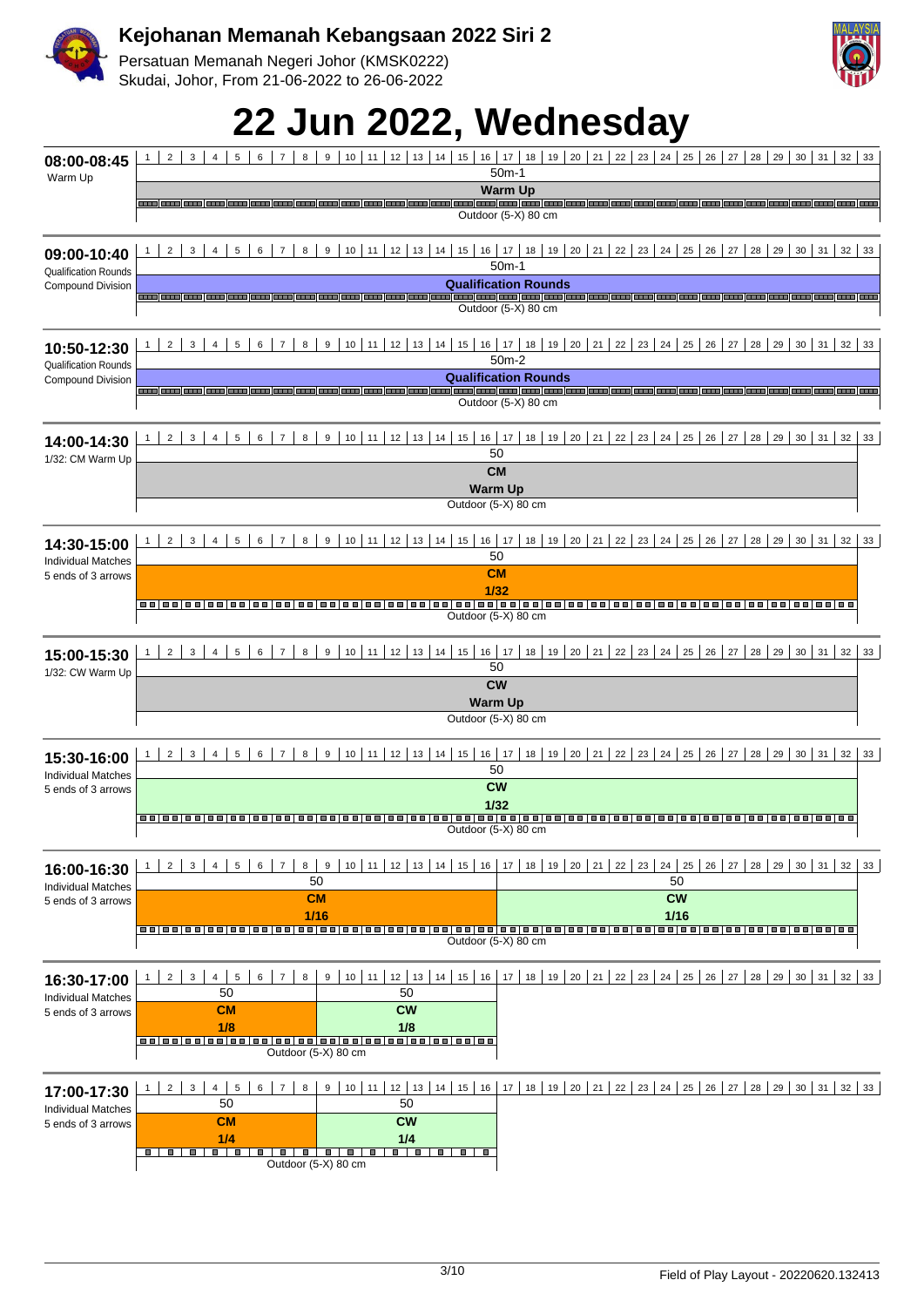

Persatuan Memanah Negeri Johor (KMSK0222) Skudai, Johor, From 21-06-2022 to 26-06-2022



### **22 Jun 2022, Wednesday (Continue)**

| 17:30-18:00               |  |     |  | -9 | 10 <sup>1</sup>     | 11        |  | 12   13   14   15   16   17   18   19   20   21   22   23   24   25   26   27   28   29   30   31   32 |  |  |  |  |  |  |  |  |  | 33 |
|---------------------------|--|-----|--|----|---------------------|-----------|--|--------------------------------------------------------------------------------------------------------|--|--|--|--|--|--|--|--|--|----|
| <b>Individual Matches</b> |  | 50  |  |    |                     | 50        |  |                                                                                                        |  |  |  |  |  |  |  |  |  |    |
| 5 ends of 3 arrows        |  | CM  |  |    |                     | <b>CW</b> |  |                                                                                                        |  |  |  |  |  |  |  |  |  |    |
|                           |  | 1/2 |  |    |                     | 1/2       |  |                                                                                                        |  |  |  |  |  |  |  |  |  |    |
|                           |  |     |  |    |                     |           |  |                                                                                                        |  |  |  |  |  |  |  |  |  |    |
|                           |  |     |  |    | Outdoor (5-X) 80 cm |           |  |                                                                                                        |  |  |  |  |  |  |  |  |  |    |

| 2<br>-3<br>18:00-18:30    | 6<br>$\mathbf b$ | 8                   | 10<br>9        | 12<br>11 | 13 | 15<br>14 | 16 | 17<br>18 | 19 | $20 \mid 21 \mid$ | 22 | 23 | $24$ 25 | 26 | , 27 ' | 28 | 29 | 30 | 31 | 32 | 33 |
|---------------------------|------------------|---------------------|----------------|----------|----|----------|----|----------|----|-------------------|----|----|---------|----|--------|----|----|----|----|----|----|
| <b>Individual Matches</b> | 50               |                     | 50             |          |    |          |    |          |    |                   |    |    |         |    |        |    |    |    |    |    |    |
| 5 ends of 3 arrows        | <b>CM</b>        |                     | <b>CW</b>      |          |    |          |    |          |    |                   |    |    |         |    |        |    |    |    |    |    |    |
|                           | <b>Bronze</b>    |                     | <b>Bronze</b>  |          |    |          |    |          |    |                   |    |    |         |    |        |    |    |    |    |    |    |
|                           |                  | Outdoor (5-X) 80 cm | $\blacksquare$ |          |    |          |    |          |    |                   |    |    |         |    |        |    |    |    |    |    |    |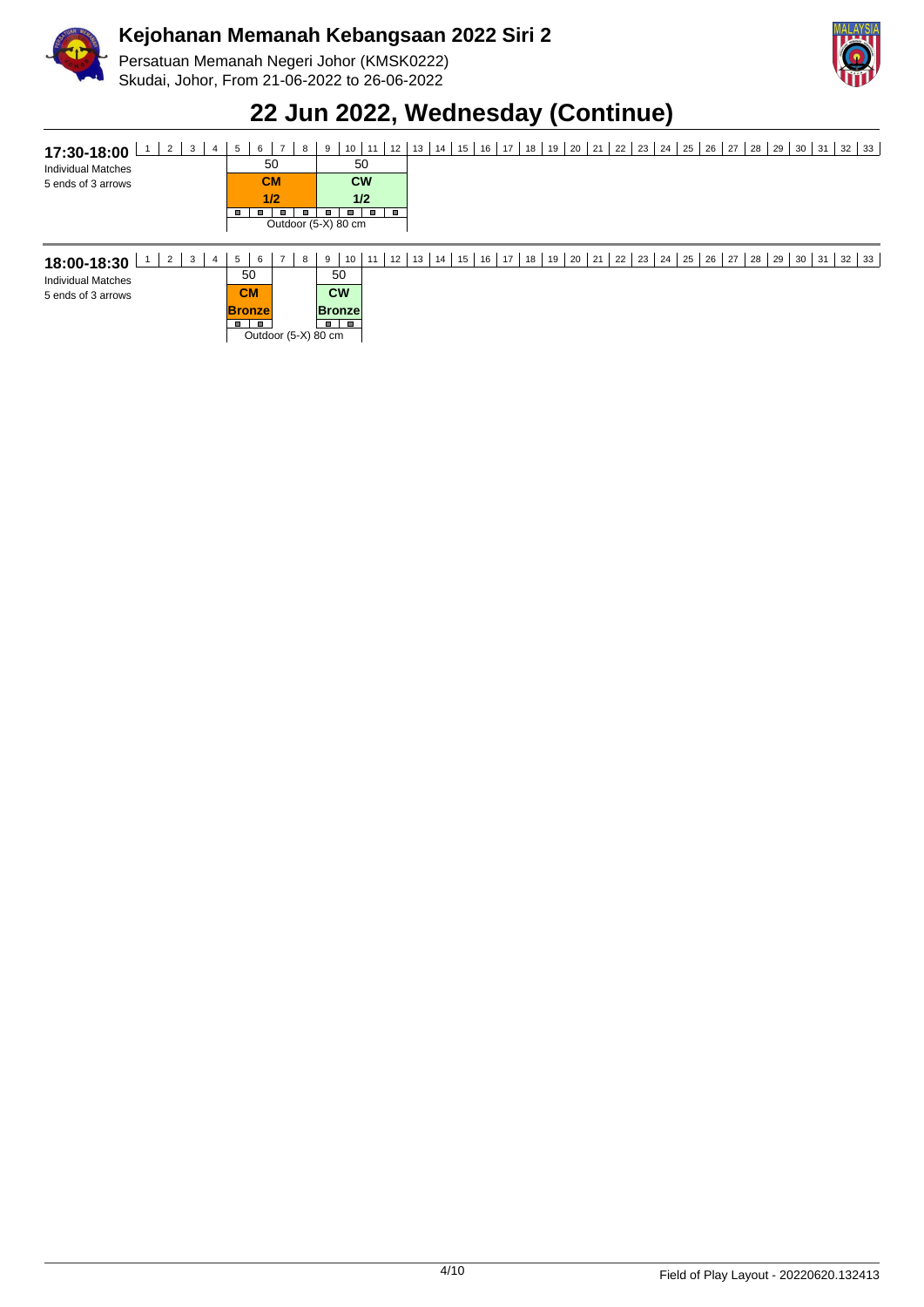

Persatuan Memanah Negeri Johor (KMSK0222) Skudai, Johor, From 21-06-2022 to 26-06-2022



## **23 Jun 2022, Thursday**

| 08:00-08:45<br>Warm Up                          | 1   2   3   4   5   6   7   8   9   10   11   12   13   14   15   16   17   18   19   20   21   22   23   24   25   26   27   28  <br>29<br>$30 \mid 31 \mid$<br>$32 \mid 33 \mid 34 \mid 35$<br>$70m-1$                                                                                          |
|-------------------------------------------------|---------------------------------------------------------------------------------------------------------------------------------------------------------------------------------------------------------------------------------------------------------------------------------------------------|
|                                                 | <b>Warm Up</b>                                                                                                                                                                                                                                                                                    |
|                                                 | Outdoor (1-X) 122 cm                                                                                                                                                                                                                                                                              |
| 09:00-10:40<br><b>Qualification Rounds</b>      | $2-1$<br>10<br>22<br>23<br>24<br>25<br>26<br>27<br>29<br>30 <sup>°</sup><br>$3-1$<br>4<br>$5-1$<br>6<br>$\overline{7}$<br>8<br>9<br>11<br>12<br>13<br>14<br>17<br>19<br>20<br>21<br>28<br>31<br>32<br>33<br>$34$ 35<br>15<br>16<br>18<br>70 <sub>m</sub> -1                                       |
| Recurve Division                                | <b>Qualification Rounds</b><br>Outdoor (1-X) 122 cm                                                                                                                                                                                                                                               |
| 10:50-12:30                                     | $22 \mid 23 \mid$<br>24<br>2 <sup>1</sup><br>3 <sup>1</sup><br>8<br>10<br>19 20<br>25<br>26<br>27<br>28<br>29<br>30<br>31<br>32<br>$\overline{4}$<br>5 <sup>5</sup><br>6<br>$\overline{7}$<br>9<br>11<br>12<br>13<br>14<br>15<br>16<br>17<br>18<br>21<br>33<br>$34 \mid 35$<br>70 <sub>m</sub> -2 |
| <b>Qualification Rounds</b><br>Recurve Division | <b>Qualification Rounds</b><br>وصحبه إجبعته إجسمه إحسبه إجسمه إجسمه إجسمه إجسمه إجسمه إجسمه إجسمه<br>Outdoor (1-X) 122 cm                                                                                                                                                                         |
| 14:00-14:30<br>1/32: RM Warm Up                 | $2 \mid 3 \mid 4 \mid 5 \mid 6 \mid 7 \mid$<br>18   19   20   21   22   23   24   25   26   27<br>$8 \mid$<br>10<br>29<br>$30 \mid 31$<br>9<br>11<br>12<br>13<br>14<br>15<br>16 17<br>28<br>32<br>$33 \mid 34 \mid 35$<br>70<br><b>RM</b>                                                         |
|                                                 | <b>Warm Up</b><br>Outdoor (1-X) 122 cm                                                                                                                                                                                                                                                            |
| 14:30-15:00<br><b>Individual Matches</b>        | $2 \mid 3 \mid 4 \mid 5 \mid 6 \mid 7 \mid$<br>8<br>9<br>16   17   18   19   20   21   22   23   24   25   26   27  <br>$10$ 11<br>12<br>$13$ 14 15<br>28<br>29 30 31<br>32<br>$33 \mid 34 \mid 35$<br>70                                                                                         |
| 5 ends of 3 arrows                              | <b>RM</b><br>1/32                                                                                                                                                                                                                                                                                 |
|                                                 | Outdoor (1-X) 122 cm                                                                                                                                                                                                                                                                              |
| 15:00-15:30<br>1/32: RW Warm Up                 | $5 \mid$<br>$\overline{2}$<br>$\overline{\mathbf{3}}$<br>$4 \mid$<br>$6\overline{6}$<br>$\overline{7}$<br>8<br>9<br>10<br>11<br>12<br>13<br>14<br>15<br>16<br>20<br>21<br>22<br>23<br>24<br>25<br>26<br>27<br>28<br>29<br>30<br>31<br>32<br>33<br>34<br>17<br>18<br>19<br>35<br>70                |
|                                                 | <b>RW</b><br><b>Warm Up</b><br>Outdoor (1-X) 122 cm                                                                                                                                                                                                                                               |
| 15:30-16:00                                     | $\overline{2}$<br>$6\overline{6}$<br>10<br>16<br>20<br>21<br>22<br>23<br>24<br>25<br>26<br>27<br>28<br>29<br>30<br>31<br>32<br>33<br>34<br>3<br>$\overline{4}$<br>5<br>$\overline{7}$<br>8<br>9<br>11<br>12<br>13<br>15<br>17<br>18<br>19<br>35<br>14<br>70                                       |
| <b>Individual Matches</b><br>5 ends of 3 arrows | <b>RW</b><br>1/32<br> -- -- -- -- -- -- --<br>Outdoor (1-X) 122 cm                                                                                                                                                                                                                                |
|                                                 |                                                                                                                                                                                                                                                                                                   |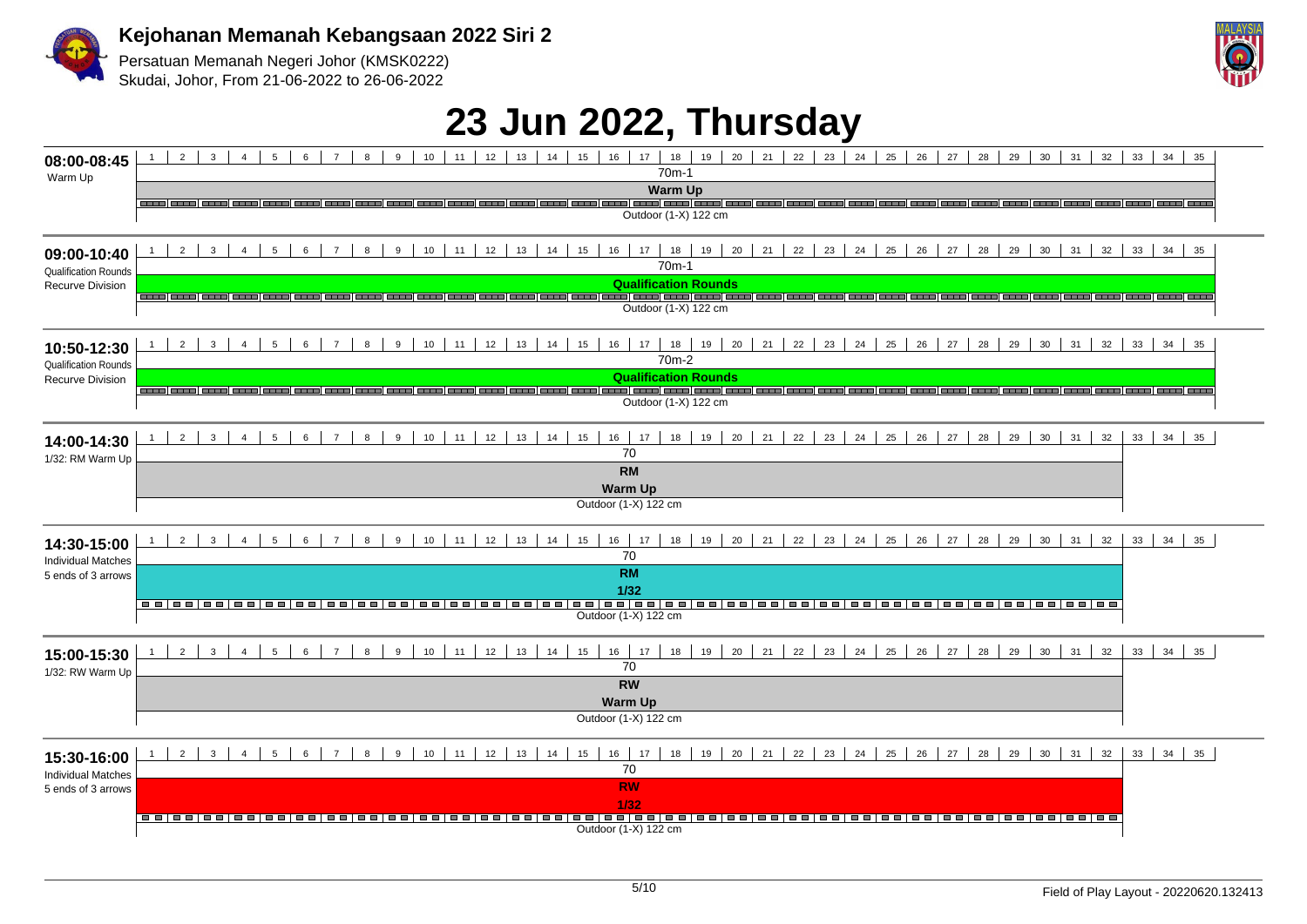

Persatuan Memanah Negeri Johor (KMSK0222)

Skudai, Johor, From 21-06-2022 to 26-06-2022



#### **23 Jun 2022, Thursday (Continue)**

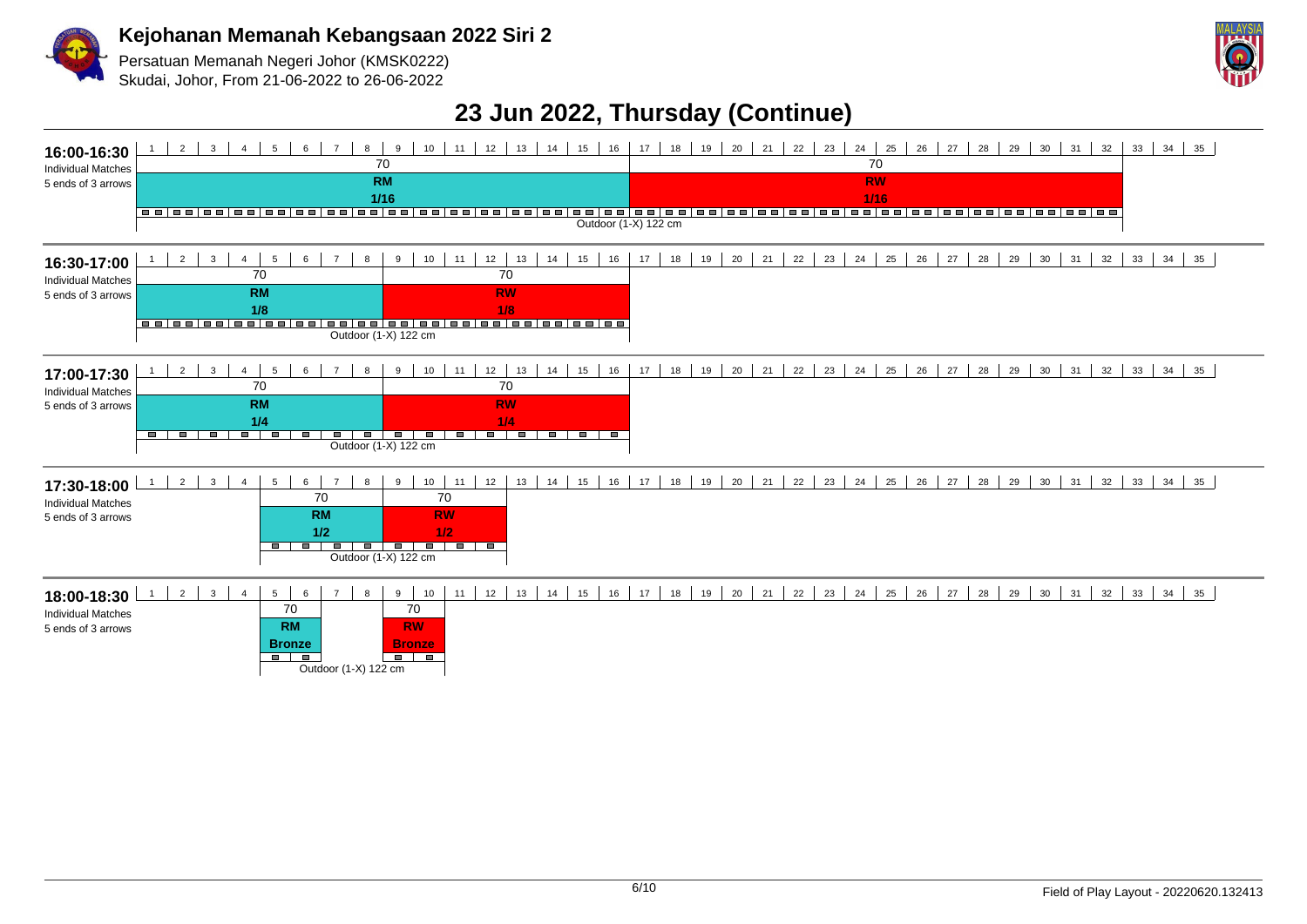

Persatuan Memanah Negeri Johor (KMSK0222) Skudai, Johor, From 21-06-2022 to 26-06-2022



# **24 Jun 2022, Friday**

| 09:00-09:20                               | $\overline{2}$<br>3<br>5<br>$6-1$<br>8<br>$\boldsymbol{9}$<br>$10$ 11<br>12<br>13<br>14<br>15<br>16<br>$\overline{4}$<br>$\overline{7}$<br>$\mathbf{1}$<br>70              | 18<br>19<br>20<br>21<br>22<br>23<br>24<br>25<br>26<br>27<br>28<br>29<br>30<br>31<br>17<br>32<br>50                                       |
|-------------------------------------------|----------------------------------------------------------------------------------------------------------------------------------------------------------------------------|------------------------------------------------------------------------------------------------------------------------------------------|
| 1/8: RX, CX Warm Up                       | <b>RX</b>                                                                                                                                                                  | <b>CX</b>                                                                                                                                |
|                                           | <b>Warm Up</b><br>Outdoor (1-X) 122 cm                                                                                                                                     | <b>Warm Up</b><br>Outdoor (5-X) 80 cm                                                                                                    |
| 09:20-09:50<br><b>Team Matches</b>        | $12$   13   14   15  <br>$\overline{2}$<br>3<br>9<br>$10$   11  <br>16<br>$\overline{7}$<br>8 <sup>1</sup><br>5<br>6<br>70                                                 | 17<br>18<br>19<br>$20 \mid 21 \mid$<br>$22 \mid 23 \mid$<br>$24 \mid 25$<br>$26$   27  <br>28 29 30 31<br>32<br>50                       |
| 4 ends of 4 arrows                        | <b>RX</b>                                                                                                                                                                  | <b>CX</b>                                                                                                                                |
|                                           | 1/8<br>Outdoor (1-X) 122 cm                                                                                                                                                | 1/8<br>Outdoor (5-X) 80 cm                                                                                                               |
| 09:50-10:20                               | 13   14   15<br>12<br>16<br>$\overline{2}$<br>3<br>5 <sup>1</sup><br>9<br>10 <sup>1</sup><br>11<br>$\overline{4}$<br>6<br>$\overline{7}$<br>8<br>1<br>70<br>70<br>70<br>70 | $20 \mid 21 \mid 22$<br>$17$ 18<br>19<br>$23 \mid 24 \mid$<br>27<br>28<br>29 30<br>$31 \quad 32$<br>$25 \mid 26$<br>50<br>50<br>50<br>50 |
| <b>Team Matches</b><br>4 ends of 4 arrows | <b>RX</b><br><b>RX</b><br><b>RX</b><br><b>RX</b><br>1/4<br>1/4<br>1/4<br>1/4<br><b>BB 88</b><br>88 88<br><b>BB BB</b><br>88 88<br>Outdoor (1-X) 122 cm                     | <b>CX</b><br>cx<br>cx<br>cx<br>1/4<br>1/4<br>1/4<br>1/4<br><b>BB 88</b><br>88 88<br><b>BB 88</b><br>88   88<br>Outdoor (5-X) 80 cm       |
| 10:20-10:50                               | $13   14$<br>$11$ 12<br>15<br>16<br>$\overline{2}$<br>3<br>5<br>$6-1$<br>7 <sup>1</sup><br>8<br>9   10  <br>$\overline{4}$<br>$\mathbf{1}$                                 | $20 \mid 21 \mid 22$<br>$17$ 18<br>$23 \mid 24 \mid 25$<br>$26$ 27 28<br>$29 \mid 30 \mid 31 \mid 32$<br>19                              |
| <b>Team Matches</b><br>4 ends of 4 arrows | 70<br>70<br><b>RX</b><br><b>RX</b><br>1/2<br>1/2<br><br>$- - - -$<br>Outdoor (1-X) 122 cm                                                                                  | 50<br>50<br>cx<br>cx<br>1/2<br>1/2<br>$\blacksquare$<br>Outdoor (5-X) 80 cm                                                              |
| 11:00-11:30                               | $10$ 11 12<br>13   14   15   16  <br>$6 \mid$<br>9<br>$2 \mid$<br>$3 \mid$<br>$4 \mid$<br>5 <sup>1</sup><br>7 <sup>1</sup><br>8<br>1<br>70                                 | $17$ 18<br>$19 \mid 20 \mid 21 \mid 22 \mid 23 \mid 24 \mid 25 \mid 26 \mid 27 \mid 28 \mid 29 \mid 30 \mid 31 \mid 32$<br>50            |
| <b>Team Matches</b><br>4 ends of 4 arrows | <b>RX</b><br><b>Bronze</b><br><b>BB BB</b><br>Outdoor (1-X) 122 cm                                                                                                         | cx<br><b>Bronze</b><br>$\overline{\phantom{a}}$<br>Outdoor (5-X) 80 cm                                                                   |
| 14:30-14:50<br>1/8: BX Warm Up            | $10$   11   12   13   14   15   16  <br>9<br>$2 \mid$<br>$3 \mid$<br>$4 \mid$<br>5 <sup>1</sup><br>$6-1$<br>7 <sup>1</sup><br>8 <sup>1</sup><br>1                          | 19   20   21   22   23   24   25   26   27   28   29   30   31   32<br>18<br>17<br>50                                                    |
|                                           |                                                                                                                                                                            | <b>BX</b><br><b>Warm Up</b>                                                                                                              |
|                                           |                                                                                                                                                                            | Outdoor (1-X) 122 cm                                                                                                                     |
| 15:00-15:30<br><b>Team Matches</b>        | 9<br>$10$   11   12   13   14   15   16  <br>1<br>2 <sup>1</sup><br>$\mathbf{3}$<br>8 <sup>1</sup><br>$\overline{4}$<br>5<br>$6-1$<br>7 <sup>1</sup>                       | 18<br>19<br>20   21   22   23   24   25   26   27   28   29   30   31   32<br>17<br>50                                                   |
| 4 ends of 4 arrows                        |                                                                                                                                                                            | <b>BX</b><br>1/8<br>Outdoor (1-X) 122 cm                                                                                                 |
|                                           | 8 9 10 11 12 13 14 15 16                                                                                                                                                   | 17   18   19   20   21   22   23   24  <br>25   26   27   28   29   30   31   32<br>50                                                   |
| <b>Team Matches</b><br>4 ends of 4 arrows |                                                                                                                                                                            | <b>BX</b><br>1/4<br>Outdoor (1-X) 122 cm                                                                                                 |
| 16:00-16:30                               | 8 9 10 11 12 13 14 15 16<br>$1 \mid 2 \mid 3 \mid 4 \mid 5 \mid$<br>$6 \mid 7 \mid$                                                                                        | $17$ 18<br>$19$   20   21   22  <br>23   24   25   26   27   28   29   30   31   32                                                      |
| <b>Team Matches</b><br>4 ends of 4 arrows |                                                                                                                                                                            | 50<br>50<br><b>BX</b><br>BX<br>1/2<br>1/2<br>$\blacksquare$<br>Outdoor (1-X) 122 cm                                                      |
| <b>Team Matches</b>                       | 16:30-17:00 1 2 3 4 5 6 7 8 9 10 11 12 13 14 15 16 17 18                                                                                                                   | 19   20   21   22   23   24   25   26   27   28   29   30   31   32<br>50                                                                |
| 4 ends of 4 arrows                        |                                                                                                                                                                            | <b>BX</b><br><b>Bronze</b><br>Outdoor (1-X) 122 cm                                                                                       |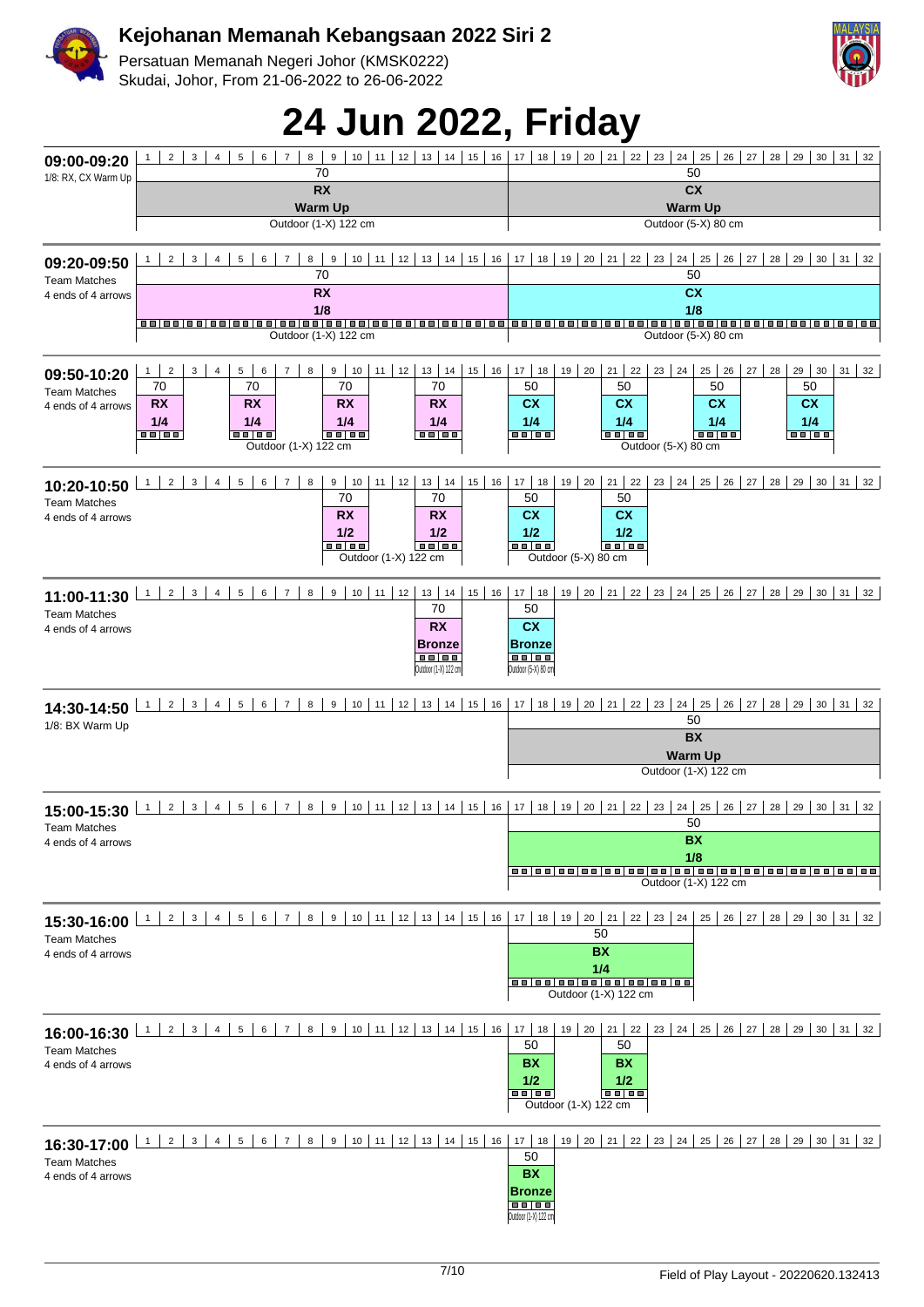

Persatuan Memanah Negeri Johor (KMSK0222) Skudai, Johor, From 21-06-2022 to 26-06-2022

# **25 Jun 2022, Saturday**

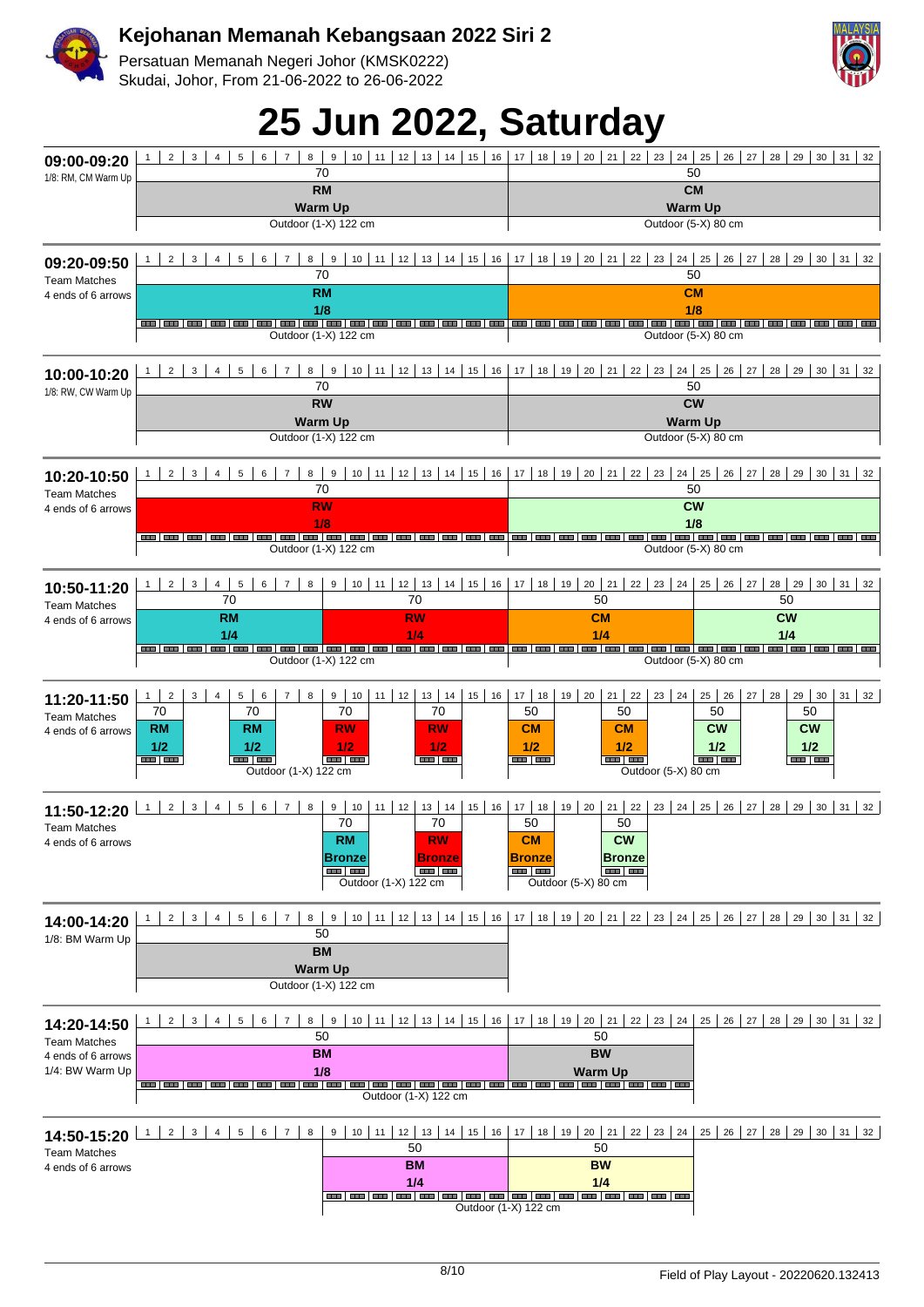

Team Matches 4 ends of 6 arrows

#### **Kejohanan Memanah Kebangsaan 2022 Siri 2**

Persatuan Memanah Negeri Johor (KMSK0222) Skudai, Johor, From 21-06-2022 to 26-06-2022



## **25 Jun 2022, Saturday (Continue)**

| 2<br>6<br>3<br>8<br>15:20-15:50<br>4<br><b>Team Matches</b><br>4 ends of 6 arrows | 10 <sup>1</sup><br>9<br>50<br><b>BM</b><br>1/2<br><b>BANK BANK</b> | 12<br>11 | 13<br>14<br>50<br><b>BM</b><br>1/2<br><b>BOW HOME</b> | 15<br>16<br>Outdoor (1-X) 122 cm | 18<br>17<br>50<br><b>BW</b><br>1/2<br><b>HER HER</b> | 19<br>20 | 21<br>22<br>50<br><b>BW</b><br>1/2<br><b>HIM HIM</b> | 23 I | 24 | 25              | 26<br>27 | 28 | 29 | 30 | 31<br>32 |  |
|-----------------------------------------------------------------------------------|--------------------------------------------------------------------|----------|-------------------------------------------------------|----------------------------------|------------------------------------------------------|----------|------------------------------------------------------|------|----|-----------------|----------|----|----|----|----------|--|
| -6<br>$\overline{2}$<br>3<br>8<br>15:50-16:20                                     | 10 <sup>1</sup><br>9                                               | 12<br>11 | 13<br>14                                              | 15<br>16                         | 17<br>18                                             | 20<br>19 | 21<br>22                                             | 23   | 24 | 25 <sub>1</sub> | 27<br>26 | 28 | 29 | 30 | 32<br>31 |  |

| 5 | 6 | 8 | 9 | 10 | 11 | 12 | 13        | 14            | 15 | 16 |                      | 18 |
|---|---|---|---|----|----|----|-----------|---------------|----|----|----------------------|----|
|   |   |   |   |    |    |    | 50        |               |    |    | 50                   |    |
|   |   |   |   |    |    |    | <b>BM</b> |               |    |    | <b>BW</b>            |    |
|   |   |   |   |    |    |    |           | <b>Bronze</b> |    |    | <b>Bronze</b>        |    |
|   |   |   |   |    |    |    |           |               |    |    |                      |    |
|   |   |   |   |    |    |    |           |               |    |    | Outdoor (1-X) 122 cm |    |